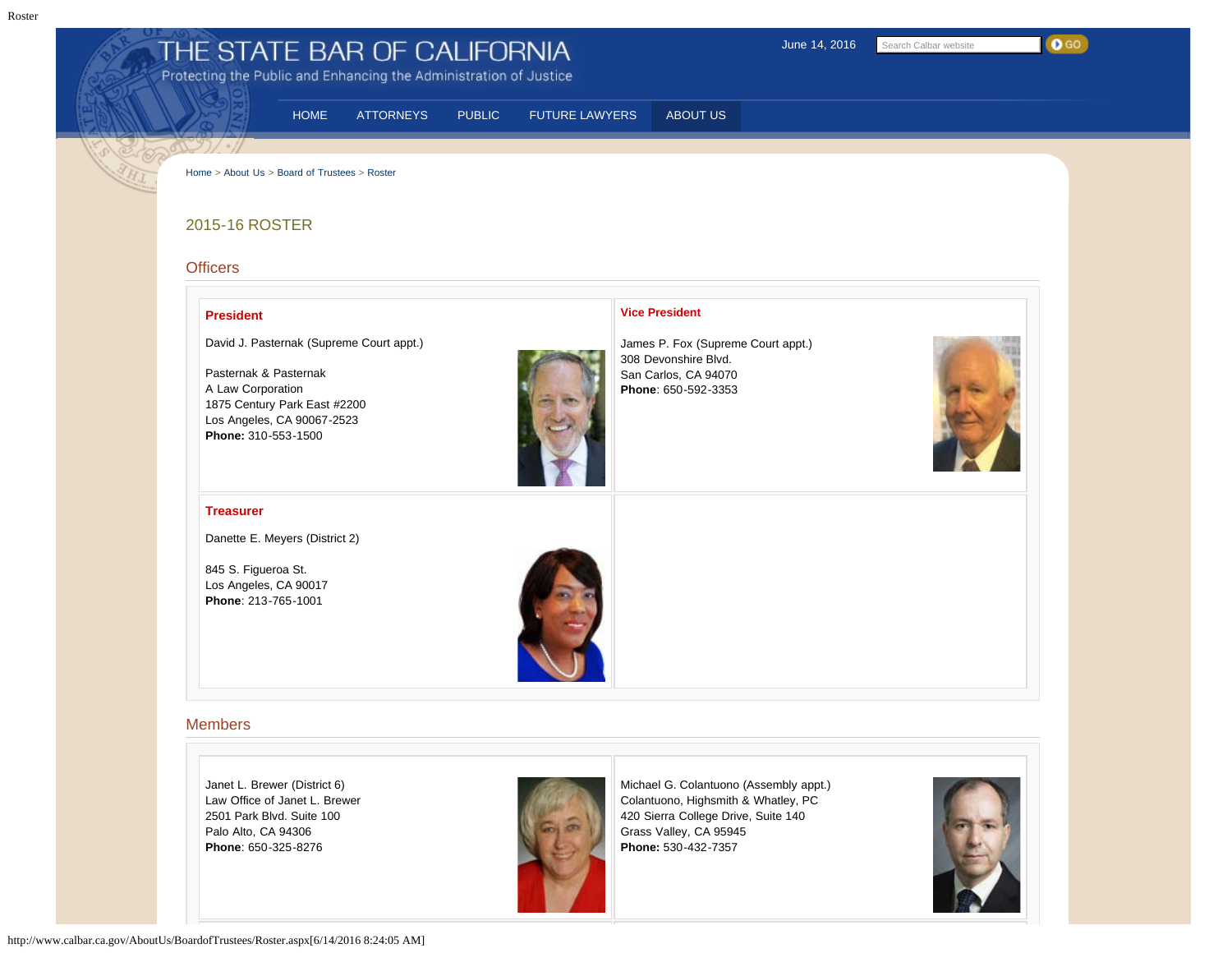Glenda Corcoran (Senate Rules appt. ) PO Box 221552 Sacramento, CA 95822 **Phone:** 213-765-1001

Miriam Krinsky (Supreme Court appt.) Policy Consultant, The California Endowment Adjunct Professor, UC Irvine School of Law 4266 Irvine Ave. Studio City, CA 91604 **Phone:** 818-416-5218

Jason P. Lee (Supreme Court appt.) The State Bar of California 845 S. Figueroa St. Los Angeles, CA 90017-2515 **Phone:** 213-765-1001

Joanna Mendoza (District 3) Law Offices of Joanna R. Mendoza PO Box 2593 5955 Granite Lake Drive Ste 170 Granite Bay, CA 95746 **Phone:** 916-781-7600

Stacie Spector (Public Member) 845 S. Figueroa St. Los Angeles, CA 90017 **Phone:** 213-765-1001

Todd F. Stevens (District 4) Keeney Waite & Stevens 402 West Broadway, Ste. 1820 San Diego, CA 92101-3545 **Phone**: 619-238-1661

Terrance W. Flanigan (Supreme Court appt.) The Flanigan Law Firm 980 9th St., Suite 2380 Sacramento, CA 95814 **Phone:** 916 443-0381







Gwen Moore (Public Member) 4201 Wilshire Blvd., Suite 615 Los Angeles, CA 90010 **Phone:** 323-954-3777

Brandon N. Stallings (District 5)

845 S. Figueroa St. Los Angeles, CA 90017-2515 **Phone:** 213-765-1001







Hernán Vera (Supreme Court appt.) Bird, Marella, Boxer, Wolpert, Nessim, Drooks, Lincenberg & Rhow, P.C. 1875 Century Park East, 23rd Floor Los Angeles, California 90067-2561 **Phone:** 310-201-2100